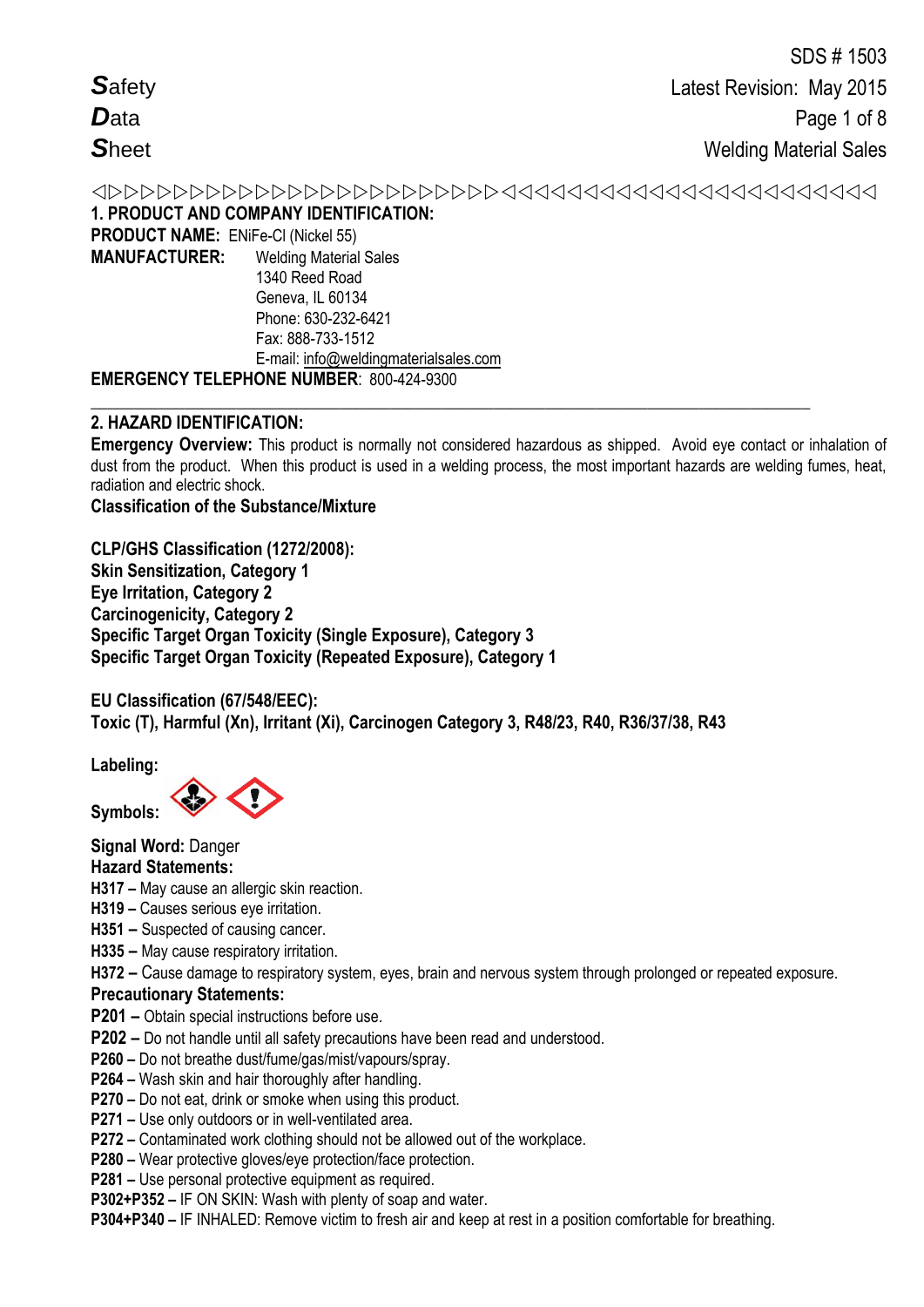**P305+P351+P338 –** IF IN EYES: Rinse cautiously with water for several minutes. Remove contact lenses, if present and easy

to do. Continue rinsing.

**P333+P313 –** IF skin irritation or rash occurs: Get medical advice/attention.

**P337+P313 –** IF eye irritation persists: Get medical advice/attention.

**P308+P313 –** IF exposed or concerned: Get medical advice/attention.

**P312 –** Call a POISON CENTER or doctor/physician if you feel unwell.

**P314 –** Get medical advice/attention if you feel unwell.

**P363 –** Wash contaminated clothing before reuse.

**P403+P233 –** Store in a well-ventilated place. Keep container tightly closed.

**P405 –** Store locked up.

**P501 –** Dispose of contents/container in accordance with local/regional/national/international regulations.

| Chemical<br>Identity          | CAS#      | Range %  | <b>OSHA PEL</b><br>(mq/m3) | <b>ACGIH-TLV</b><br>(mg/m3) | Carcinogenicity | <b>EU Classification</b><br>(67/548/EEC)                             | <b>CLP/GHS Classification</b><br>(1272/2008)                             |
|-------------------------------|-----------|----------|----------------------------|-----------------------------|-----------------|----------------------------------------------------------------------|--------------------------------------------------------------------------|
| Calcium<br>Carbonate          | 1317-65-3 | $1 - 11$ | 5 (as CaO)                 | 10                          | <b>No</b>       | <b>Not Dangerous</b>                                                 | <b>Not Hazardous</b>                                                     |
| Calcium<br><b>Fluoride</b>    | 7789-75-5 | $1-11$   | $2.5$ (as F)               | $2.5$ (as F)                | <b>No</b>       | (Xi) R36/37/38                                                       | (H315) Skin Irrit $2 \leq$<br>(H319) Eye Irrit 2A<br>(H335) STOT SE 3    |
| <b>Iron Oxide</b>             | 1309-37-1 | $1-11$   | 15                         | 10                          | <b>No</b>       | (Xi) R36/37/38                                                       | (H315) Skin Irrit $2 \leq$<br>(H319) Eye Irrit 2A<br>(H335) STOT SE 3    |
| Graphite                      | 7782-42-5 | $1 - 11$ | 15 (Total Dust)            | $\overline{2}$              | No              | $X_i$ (Xi) R36/37                                                    | (H319) Eye Irrit 2A $\diamond$<br>(H335) STOT SE 3                       |
| <b>Strontium</b><br>Carbonate | 1633-05-2 | $5 - 15$ | 15                         | 10                          | No              | <b>Not Dangerous</b>                                                 | <b>Not Hazardous</b>                                                     |
| #Aluminum                     | 7429-90-5 | $1 - 11$ | 15                         | 10                          | <b>No</b>       | $\bigotimes$ (F) R11 – R15                                           | (H228) Flam. Sol. 2<br>(H261) Water-react. $3 \leq 2$                    |
| Magnesium<br>Carbonate        | 546-93-0  | $1 - 11$ | 15                         | 10                          | <b>No</b>       | <b>Not Dangerous</b>                                                 | <b>Not Hazardous</b>                                                     |
| #Copper                       | 7440-50-8 | $1 - 11$ | $0.1$ (as fume)            | $0.2$ (as fume)             | <b>No</b>       | Ö<br>$(F)$ R11<br>$\frac{M}{M}$ (N) R50                              | (H228) Flam. Sol. 1<br>(H400) Aquatic Acute 1                            |
| #Nickel                       | 7440-02-0 | $35-45$  | $\mathbf{1}$               | 1                           | Yes             | Carc. Cat. 3<br>$\mathbf{X}_{(Xn)R40}$<br>$N(x_i)$ R43<br>(T) R48/23 | (H317) Skin Sens. $1 \diamondsuit$<br>(H351) Carc. 2<br>(H372) STOT RE 1 |
| Iron                          | 7439-89-6 | 30-35    | 10 (as Fe2O3)              | 5 (as Fe2O3)                | <b>No</b>       | <b>Not Dangerous</b>                                                 | <b>Not Hazardous</b>                                                     |
| Sodium<br><b>Silicate</b>     | 1344-09-8 | $1 - 11$ | <b>NR</b>                  | 5                           | <b>No</b>       | $(C)$ R34<br><b>Xi) R37</b>                                          | (H314) Skin Corr. 1B<br>(H335) STOT SE 3                                 |

### **\_\_\_\_\_\_\_\_\_\_\_\_\_\_\_\_\_\_\_\_\_\_\_\_\_\_\_\_\_\_\_\_\_\_\_\_\_\_\_\_\_\_\_\_\_\_\_\_\_\_\_\_\_\_\_\_\_\_\_\_\_\_\_\_\_\_\_\_\_\_\_\_\_\_\_\_\_\_\_\_\_\_\_ 3. COMPOSITION / INFORMATION ON INGREDIENTS:**

**Important** This section covers the materials of which the products manufactured. The fumes and gases produced during normal use of this product are covered in section 10. The term "Hazardous" in "Hazardous Material" should be interpreted as a term required and defined in OSHA Hazard Communication Standard 29CFR 1910-1200 and it does not necessarily imply the existence of hazard. The chemicals or compounds reportable by Section 313 of SARA are marked by the symbol #. **\_\_\_\_\_\_\_\_\_\_\_\_\_\_\_\_\_\_\_\_\_\_\_\_\_\_\_\_\_\_\_\_\_\_\_\_\_\_\_\_\_\_\_\_\_\_\_\_\_\_\_\_\_\_\_\_\_\_\_\_\_\_\_\_\_\_\_\_\_\_\_\_\_\_\_\_\_\_\_\_\_\_\_**

# **4. FIRST AID MEASURES:**

**Inhalation**: Remove to fresh air immediately or administer oxygen. Get medical attention immediately.

**Skin**: Flush skin with large amounts of water. If irritation develops and persists, get medical attention.

**Eye:** Flush eyes with water for at least 15 minutes. Get medical attention.

**Ingestion:** Obtain medical attention immediately if ingested.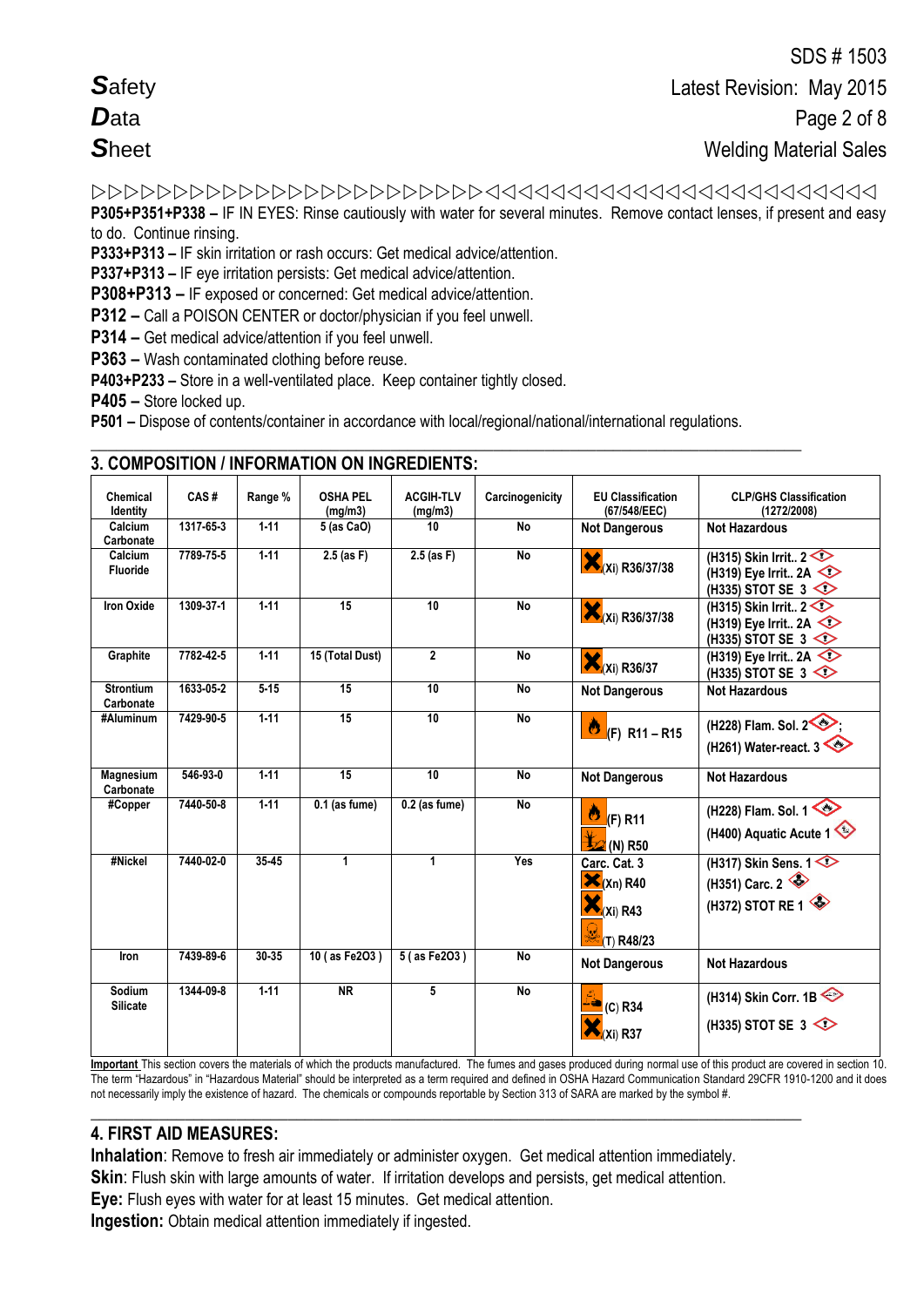Safety  $\mathbf{D}_{\text{ata}}$ **Sheet** 

Electric Shock: Disconnect and turn off the power. Use a nonconductive material to pull victim away from contact with live parts or wires. Immediately contact a physician.

# **5. FIRE-FIGHTING MEASURES:**

Suitable Extinguishing Media: Use water spray, alcohol-resistant foam, dry chemical or carbon dioxide. Welding arcs and sparks can ignite combustible and flammable materials. Use the extinguishing media recommended for the burning material and fire situation.

### **Unsuitable Extinguishing Media: Not applicable**

**Specific Hazards Arising From Chemical: Not applicable** 

Hydrogen fluoride, Calcium oxide, Iron oxides, Carbon oxides, Strontium oxides, Aluminium oxide, Copper oxides, Nickel/nickel oxides, Sodium oxides, Silicon oxides.

**Protective Equipment:** Fire fighters should wear complete protective clothing including self-contained breathing apparatus.

# **6. ACCIDENTAL RELEASE MEASURES:**

**Personal Precautions: Refer to section 8** 

**Environment Precautions: Refer to section 13.** 

Cleaning Measures: Solid objects may be picked up and placed into a container. Liquids or pastes should be scooped up and placed into a container. Wear proper protective equipment while handling these materials. Do not discard as refuse.

### 7. HANDLING AND STORAGE:

Precautions for Safe Handling: Handle with care to avoid stings or cuts. Wear gloves when handling welding consumables. Avoid exposure to dust. Do not ingest. Some individuals can develop an allergic reaction to certain materials. Retain all warning and identity labels.

Conditions for Safe Storage: Store in dry place in closed packages. Keep separate from chemical substances like acids and strong bases, which could cause chemical reactions.

# 8. EXPOSURE CONTROLS/ PERSONAL PROTECTION:

Engineering Controls: Avoid exposure to welding fumes, radiation, spatter, electric shock, heated materials and dust. Ensure sufficient ventilation, local exhaust, or both, to keep welding fumes and gases from breathing zone and general area. Keep work place and protective clothing clean and dry. Train welders to avoid contact with live electrical parts and insulate conductive parts. Check condition of protective clothing and equipment on a regular basis.

Exposure limits: Use industrial hygiene equipment to ensure that exposure does not exceed applicable national exposure limits. The limits defined under section 3 can be used as quidance. Unless noted, all values are for 8 hour time weighted average. For information about welding fume analysis refer to section 10.

Biological limits: No available data

### **Personal protection:**

Respiratory protection: Use an air purifying dust respirator when welding or brazing in a confined space, or when local exhaust or ventilation is not sufficient to keep exposure values within safe limits.

Hands protection: Wear appropriate gloves to prevent skin contact.

### **EN 12477: Protection gloves for welders**

| <b>Requirements (EN Levels)</b> | Type A | Type B |
|---------------------------------|--------|--------|
| <b>Abrasion (Cycles)</b>        | 2(500) | 1(100) |
| Cut (Factor)                    | 1(1.2) | 1(1.2) |
| <b>Tear (Newton)</b>            | 2(25)  | 1(10)  |
| <b>Puncture (Newton)</b>        | 2(60)  | 1(20)  |
| <b>Burning Behaviour</b>        | 3      | 2      |
| <b>Contact Heat</b>             |        |        |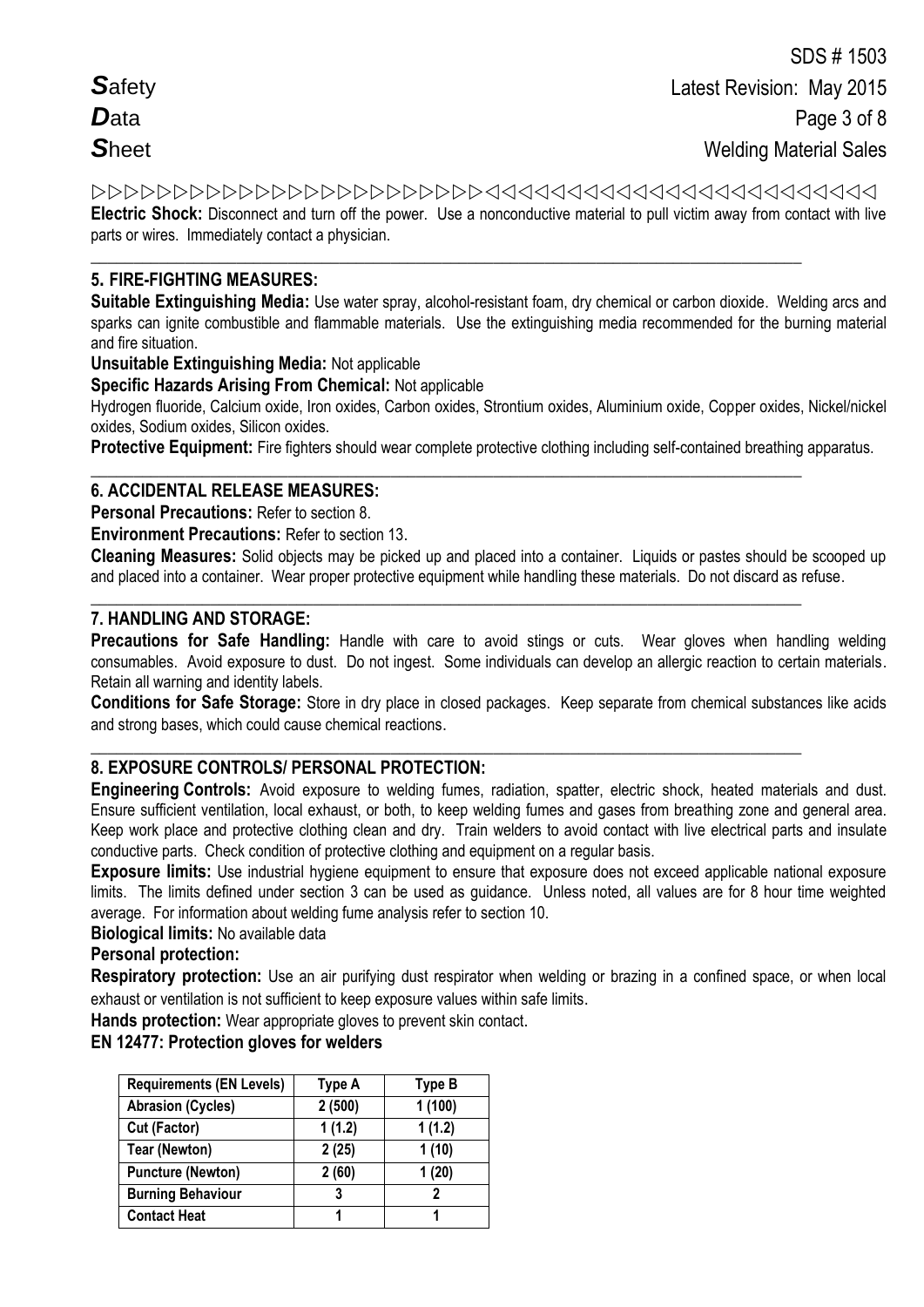| <b>Convective Heat</b> |       |        |
|------------------------|-------|--------|
| <b>Small Splashes</b>  |       |        |
| <b>Dexterity</b>       | 1(11) | 4(6.5) |

Type B gloves are recommended when high dexterity is required as for TIG welding, while type A gloves are recommended for other welding processes. The contact temp (ºC) is 100 and the threshold time (seconds) >15. **Eyes protection:** Welder's helmet or face shield with colour absorbing lenses. Shield and filter to provide protection from harmful UV radiation, infra red and molten metal approved to standard EN379. Filter shade to be a minimum of shade 9.

**Skin protection:** Heat-resistant protective clothing. Wear safety boots, apron, arm and shoulder protection. Keep protective clothing clean and dry. Clothing should be selected to suit the level, duration and purpose of the welding activity.

|                                    | Class 1                                                                                                                                                                                                                                                                                       |  |  |
|------------------------------------|-----------------------------------------------------------------------------------------------------------------------------------------------------------------------------------------------------------------------------------------------------------------------------------------------|--|--|
| <b>Impact of Spatter</b>           | 15 Drops                                                                                                                                                                                                                                                                                      |  |  |
| <b>Heat Transfer (radiation)</b>   | RHTI 24 $\geq$ 7 seconds                                                                                                                                                                                                                                                                      |  |  |
| <b>Process</b>                     | Manual welding with light formation of spatter and drops<br><b>Gas Welding</b><br>٠<br><b>TIG Welding</b><br><b>MIG Welding</b><br>Micro plasma welding<br>$\bullet$<br><b>Brazing</b><br>$\bullet$<br><b>Spot Welding</b><br><b>MMA Welding (with rutile-covered electrode)</b><br>$\bullet$ |  |  |
| Environmental<br><b>Conditions</b> | <b>Operation of machines</b><br>Oxygen cutting machines<br>٠<br><b>Plasma cutting machines</b><br>$\bullet$<br><b>Resistance welding machines</b><br>٠<br><b>Machines for thermal spraying</b><br>$\bullet$<br><b>Bench welding</b>                                                           |  |  |

|                                               | Class 2                                                                                                                                                                                                                                                                                                           |
|-----------------------------------------------|-------------------------------------------------------------------------------------------------------------------------------------------------------------------------------------------------------------------------------------------------------------------------------------------------------------------|
| <b>Impact of Spatter</b><br>25 Drops          |                                                                                                                                                                                                                                                                                                                   |
| <b>Heat Transfer (radiation)</b>              | RHTI 24 $\geq$ 16 seconds                                                                                                                                                                                                                                                                                         |
| <b>Process</b>                                | Manual welding with heavy formation of spatter and drops<br>MMA welding (with basic or cellulose-covered electrodes)<br>$\bullet$<br>MAG welding (with CO2 or mixed gases)<br>٠<br><b>MIG Welding (with high current)</b><br>$\bullet$<br>Self shielded flux core arc welding<br>$\bullet$<br>Plasma cutting<br>٠ |
|                                               | Gouging<br>$\bullet$<br>Oxygen cutting<br><b>Thermal spraying</b><br>$\bullet$                                                                                                                                                                                                                                    |
| Environmental<br><b>Operation of machines</b> |                                                                                                                                                                                                                                                                                                                   |
| <b>Conditions</b>                             | In confined spaces<br>٠<br>At overhead welding/cutting or in comparable constrained<br>$\bullet$<br>positions                                                                                                                                                                                                     |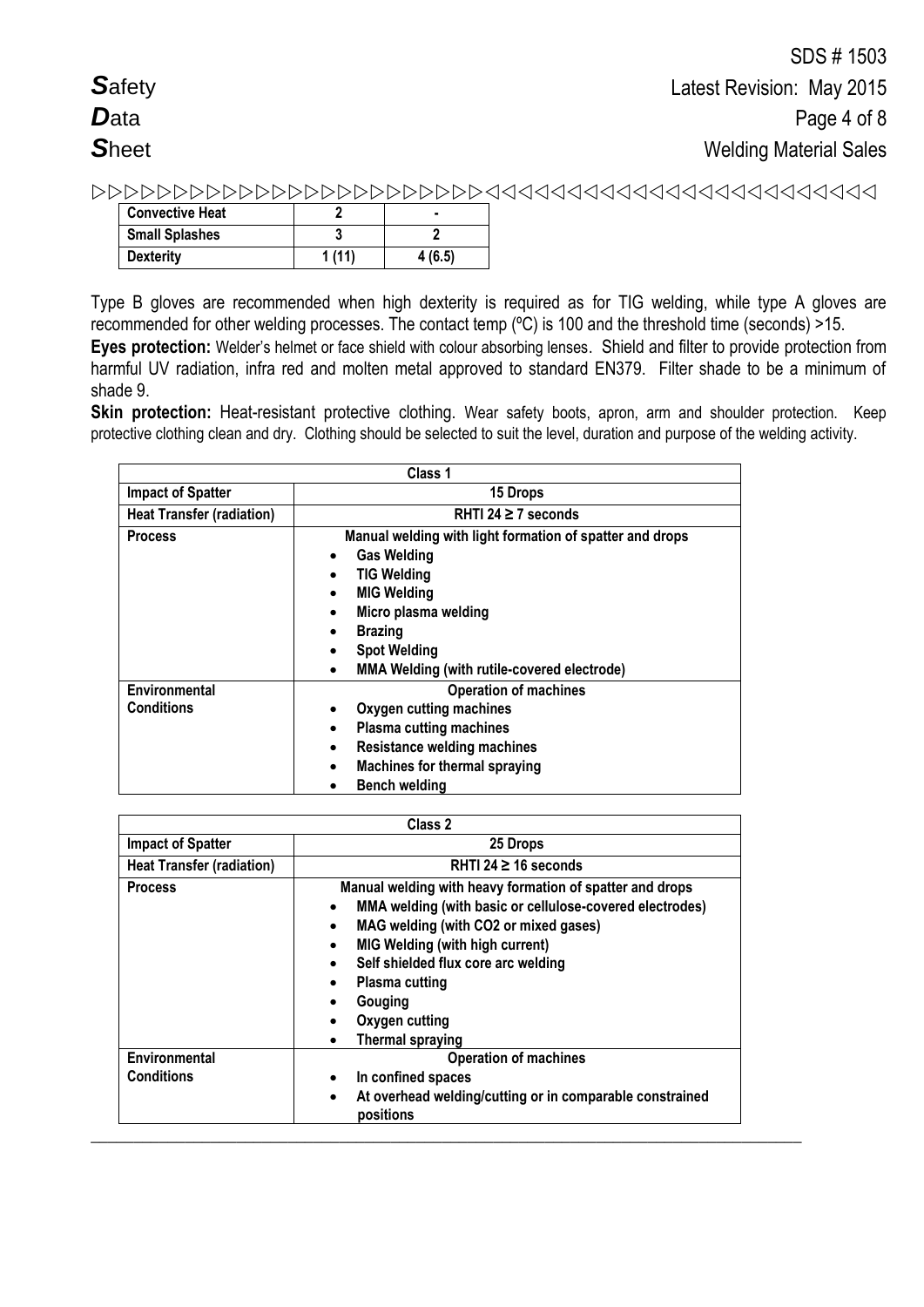**Safety**  $\mathbf{D}_{\text{ata}}$ **Sheet** 

# 9. PHYSICAL AND CHEMICAL PROPERTIES:

Appearance: Solid. **Color: Black** Odor: Odorless **Odor Threshold: Not Available** pH Value: Not Available Melting Point/Melting Range: 1560 - 2000° F, 850 - 1100° C **Freezing Point: Not Available Boiling Point/Boiling Range: Not Available** Flash point: Not Available **Evaporation Rate: Not Available** Self-in flammability: Not Available **Explosion limits: Not Available** Vapor pressure: Not Available Vapor density: Not Available Density at 20°C: Not Available Relative density: 6-9 g/cm3 Solubility: Insoluble in water. Partition coefficient: Not Available **Auto-ignition temperature: Not Available Decomposition temperature: Not Available** Other Information: No available data.

# 10. STABILITY AND REACTIVITY:

**Chemical Stability:** This product is stable under normal conditions.

Hazardous Reactions: Contact with chemical substances like acids or strong bases cause generation of gas.

Conditions to Avoid: Copper can form an unstable acetylide if in contact with acetylene gas.

Incompatible Materials: Strong Oxidizers; Ammonia; Azides; Bromates; Chlorates, and Iodates of Alkali and Alkali Earth Metals; Halogens; Alkaline Hydroxides. Reacts with acids.

Hazardous Decomposition Products: When this product is used in a welding process, hazardous decomposition product would include those from volatilization, reaction or oxidation of the material listed in section 3 and those from the base metal and coating. The amount of fumes generated from this product varies with welding parameters and dimensions.

The rest is not analyzed, according to available standards. Refer to applicable national exposure limits for fume compounds, including those exposure limits for fume compounds found in section 3. Reasonably expected gaseous products would include carbon oxides, nitrogen oxides and ozone. Air contaminants around the welding area can be affected by the welding process and influence the composition and quality of fumes and gases produced.

#### $11.$ **TOXICOLOGICAL INFORMATION:**

Signs and Symptoms of Overexposure: Inhalation of welding fumes and gases can be dangerous to your health. Classification of welding fumes is difficult because of varying base materials, coatings, air contaminants and processes. The Internal Agency for Research on Cancer has classified welding fumes as possible carcinogenic to humans (Group 2B).

Acute Effects: Overexposure to welding fumes may result in symptoms like metal fume fever, dizziness, nausea, dryness or irritation of the nose, throat or eves. Copper: Acute exposure to copper may cause capillary damage, headache, cold sweat. weak pulse, kidney and liver damage, central nervous system excitation followed by depression, jaundice, convulsions, paralysis and coma. Death may occur from shock or renal failure.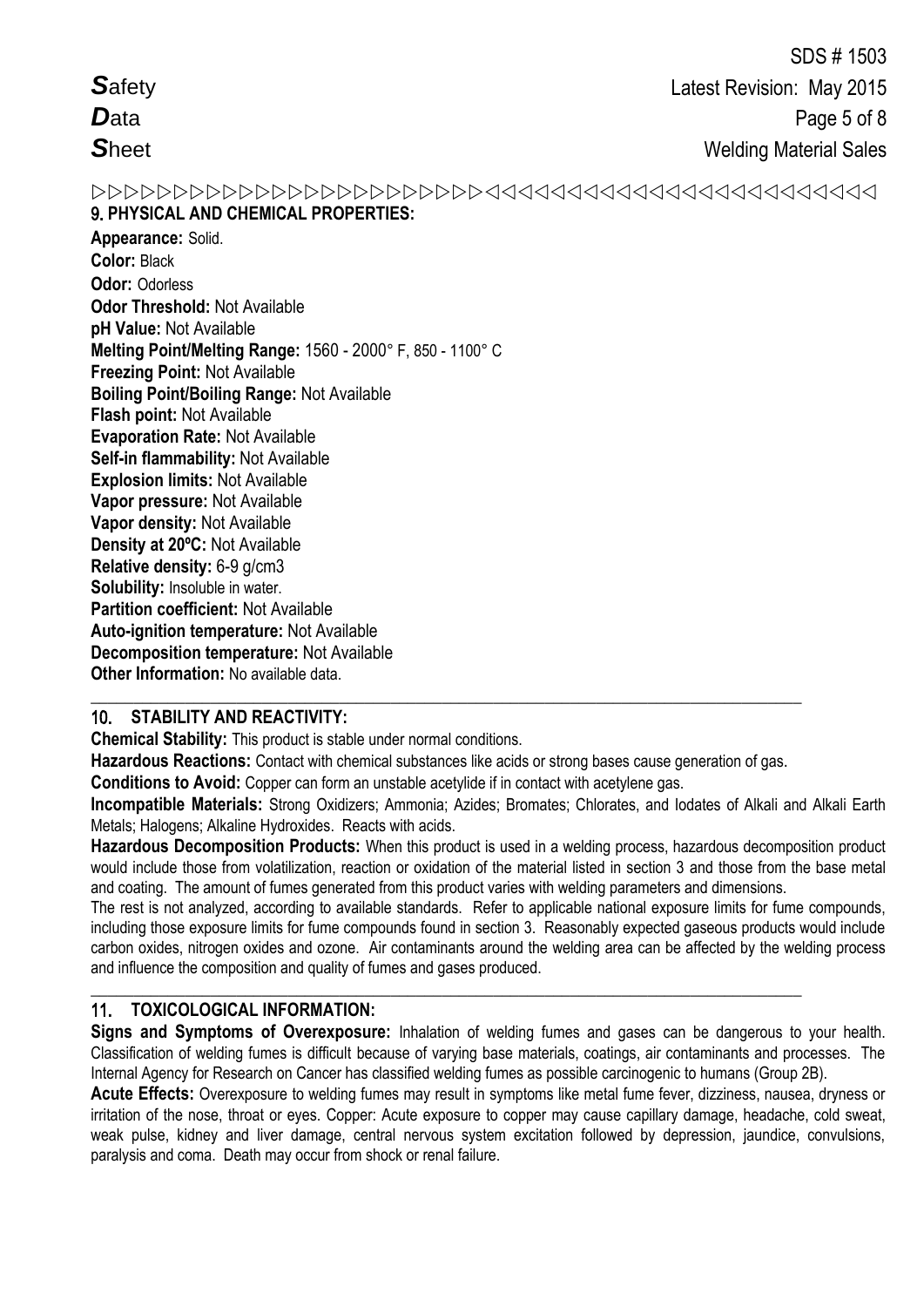# Welding Material Sales

| LD/LC50 Values that are relevant for classification |             |                      |  |  |
|-----------------------------------------------------|-------------|----------------------|--|--|
| Calcium Carbonate 1317-65-3                         |             |                      |  |  |
| Oral                                                | LD50        | >2000 mg/kg (rat)    |  |  |
| <b>Inhalation</b>                                   | <b>LC50</b> | $>3$ mg/L/4hr. (rat) |  |  |
| Dermal                                              | LD50        | >2000 mg/kg (rat)    |  |  |

| LD/LC50 Values that are relevant for classification         |      |                   |  |  |
|-------------------------------------------------------------|------|-------------------|--|--|
| Calcium Fluoride 7789-75-5                                  |      |                   |  |  |
| Oral                                                        | LD50 | >2000 mg/kg (rat) |  |  |
| <b>LC50</b><br>>5070 mg/m3/4 hr. (rat)<br><b>Inhalation</b> |      |                   |  |  |

| LD/LC50 Values that are relevant for classification |             |                                |  |  |
|-----------------------------------------------------|-------------|--------------------------------|--|--|
| Aluminum 7429-90-5                                  |             |                                |  |  |
| Oral                                                | LD50        | >15900 mg/kg (rat)             |  |  |
| <b>Inhalation</b>                                   | <b>LC50</b> | >.888 mg/L/4 hr. (rat)         |  |  |
|                                                     | <b>LC50</b> | .12 mg/l (96h) (rainbow trout) |  |  |

| LD/LC50 Values that are relevant for classification |             |                        |  |  |
|-----------------------------------------------------|-------------|------------------------|--|--|
| Copper 7440-50-8                                    |             |                        |  |  |
| Oral                                                | LD50        | >2000 mg/kg (rat)      |  |  |
| Dermal                                              | LD50        | >2000 mg/kg (rat)      |  |  |
| <b>Inhalation</b>                                   | <b>LC50</b> | >5.11 mg/L/4 hr. (rat) |  |  |

| LD/LC50 Values that are relevant for classification          |      |                   |  |  |
|--------------------------------------------------------------|------|-------------------|--|--|
| Nickel 7440-02-0                                             |      |                   |  |  |
| Oral                                                         | LD50 | >9000 mg/kg (rat) |  |  |
| <b>LC50</b><br>$>10.2$ mg/L/1 hr. (rat)<br><b>Inhalation</b> |      |                   |  |  |

| LD/LC50 Values that are relevant for classification |  |  |  |  |
|-----------------------------------------------------|--|--|--|--|
| lron 7439-89-6                                      |  |  |  |  |
| 30000 mg/kg (rat)<br>Oral<br>'.D50                  |  |  |  |  |

**Chronic Effects:** Overexposure to welding fumes may affect pulmonary function and eyes. Pre-existing pulmonary diseases (e.g., bronchitis, asthma) may be aggravated by inhalation exposure, particularly as fume. Chronic copper poisoning is typified by hepatic cirrhosis, brain damage and demyelination, kidney defects and copper deposition in the cornea as exemplified by humans with Wilson's disease. It has also been reported that copper poisoning has led to haemolytic anemia and accelerates arteriosclerosis. Prolonged inhalation of nickel (Classified 2B by IARC and R by NTP) above safe exposure limits may cause cancer. Long term inhalation exposure to iron (oxide fume or dust) can cause siderosis.

# **12. ECOLOGICAL INFORMATION:**

**Toxicity:** Welding rods contain metals which are considered to be very toxic towards aquatic organisms. Finely divided welding rods are therefore considered harmful to aquatic organisms.

**\_\_\_\_\_\_\_\_\_\_\_\_\_\_\_\_\_\_\_\_\_\_\_\_\_\_\_\_\_\_\_\_\_\_\_\_\_\_\_\_\_\_\_\_\_\_\_\_\_\_\_\_\_\_\_\_\_\_\_\_\_\_\_\_\_\_\_\_\_\_\_\_\_\_\_\_\_\_\_\_\_\_\_**

**Persistence and Degradability:** The welding rods consist of elements that can not degrade any further in the environment. **Bio accumulative Potential:** Welding rods contain heavy metals which bio accumulates in the food chain. The following figures are the bio concentration factor (BCF) for the substances on their own.

BCF: Aluminum, BCF: 18 Copper, BCF: 29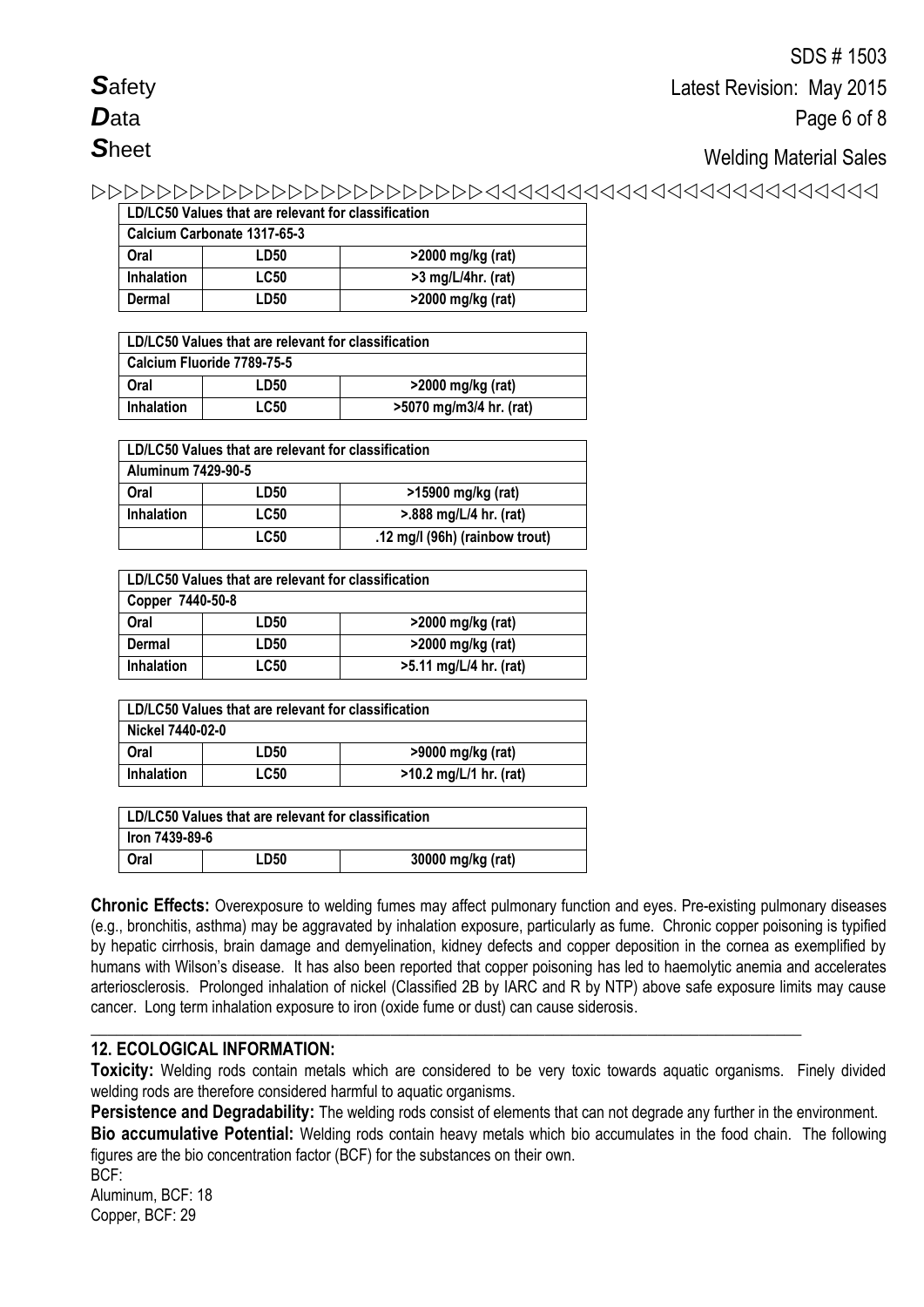# Nickel, BCF: 16

Iron, BCF: 140000

**Mobility in Soil:** Welding rods are not soluble in water or soil. Particles formed by working welding rods can be transported in the air.

**Other Adverse Effects:** In massive form, welding rods present no hazards to the aquatic environment.

**\_\_\_\_\_\_\_\_\_\_\_\_\_\_\_\_\_\_\_\_\_\_\_\_\_\_\_\_\_\_\_\_\_\_\_\_\_\_\_\_\_\_\_\_\_\_\_\_\_\_\_\_\_\_\_\_\_\_\_\_\_\_\_\_\_\_\_\_\_\_\_\_\_\_\_\_\_\_\_\_\_\_\_**

**\_\_\_\_\_\_\_\_\_\_\_\_\_\_\_\_\_\_\_\_\_\_\_\_\_\_\_\_\_\_\_\_\_\_\_\_\_\_\_\_\_\_\_\_\_\_\_\_\_\_\_\_\_\_\_\_\_\_\_\_\_\_\_\_\_\_\_\_\_\_\_\_\_\_\_\_\_\_\_\_\_\_\_**

Welding materials could degrade into components originating from the materials used in the welding process. Avoid exposure to conditions that could lead to accumulation in soils or groundwater. Harmful to aquatic organisms, may cause long-term adverse effects in the aquatic environment.

## **13. DISPOSAL CONSIDERATIONS:**

**Product:** For product elimination, consult recycling companies or appropriate local authority.

**USA RCRA:** In their intended manner of use, this product should not be released into the environment and may cause long lasting harmful effects to aquatic life. Residue from welding consumables and processes could degrade and accumulate in soils and groundwater.

**Package:** May be disposed in approved landfills provided local regulations are observed.

### **14. TRANSPORT INFORMATION:**

**UN-number:** Welding rods are not classified as dangerous goods for transport and has no UN number.

**UN proper shipping name:** Welding rods are not classified as dangerous goods for transport and has no UN proper shipping name.

**Transport hazard class:** Welding rods are not classified as dangerous goods for transport.

**Packing group:** There are not any special precautions with which a user should or must comply or be aware of in connection with transport or conveyance either within or outside premises.

**Environmental hazards:** Welding rods are not environmentally hazardous according to the criteria of the UN Model Regulations (as reflected in the IMDG Code, ADR, RID and AND) and/or a marine pollutant to the IMDG Code.

**Special precautions for users:** There are not any special precautions which a user should or must comply or be aware of in connection with transport or conveyance either within or outside premises of the welding rod.

**Transport in Bulk According to Annex III MARPOL 73/78 and the IBC Code:** Welding rods in massive form do not subject under MARPOL 73/78 and the IBC Code. Not applicable – product is transported only in packaged form.

**\_\_\_\_\_\_\_\_\_\_\_\_\_\_\_\_\_\_\_\_\_\_\_\_\_\_\_\_\_\_\_\_\_\_\_\_\_\_\_\_\_\_\_\_\_\_\_\_\_\_\_\_\_\_\_\_\_\_\_\_\_\_\_\_\_\_\_\_\_\_\_\_\_\_\_\_\_\_\_\_\_\_\_**

### **15. REGULATORY INFORMATION:**

**Safety, health and environment regulations/legislation specific for the substance or mixture:** Read and understand the manufacturer's instructions, your employer's safety practices and the health and safety instructions on the label. Observe any federal and local regulations. Take precautions when welding and protect yourself and others.

**Warning:** Welding fumes and gases are hazardous to your health and may damage lungs and other organs. Use adequate ventilation.Electric shock can kill. Arc rays and sparks can injure eyes and burn skin. Wear correct hand, head, eye and body protection.

### **Chemical safety assessment:** No

USA: Under the OSHA Hazard Communication Standard, this product is considered hazardous. This product contains or produces a chemical known to the state of California to cause cancer and birth defects (or other reproductive harm). (California Health & Safety Code § 25249.5 et seq.) United States EPA Toxic Substance Control Act: All constituents of this product are on the TSCA inventory list or are excluded from listing.

### **EPCRA/SARA Title III Toxic Chemicals**

The following metallic components are listed as SARA 313 "Toxic Chemicals" and potential subject to annual SARA reporting. See Section 3 for weight percentage.

| <b>Ingredient Name</b> | <b>Disclosure Threshold</b>    |
|------------------------|--------------------------------|
| <b>Aluminum</b>        | $15 \text{ ma/m}$              |
| Copper                 | $0.1 \text{ mg/m}$ 3 (as Fume) |
| <b>Nickel</b>          | 1 mg/m $3$                     |